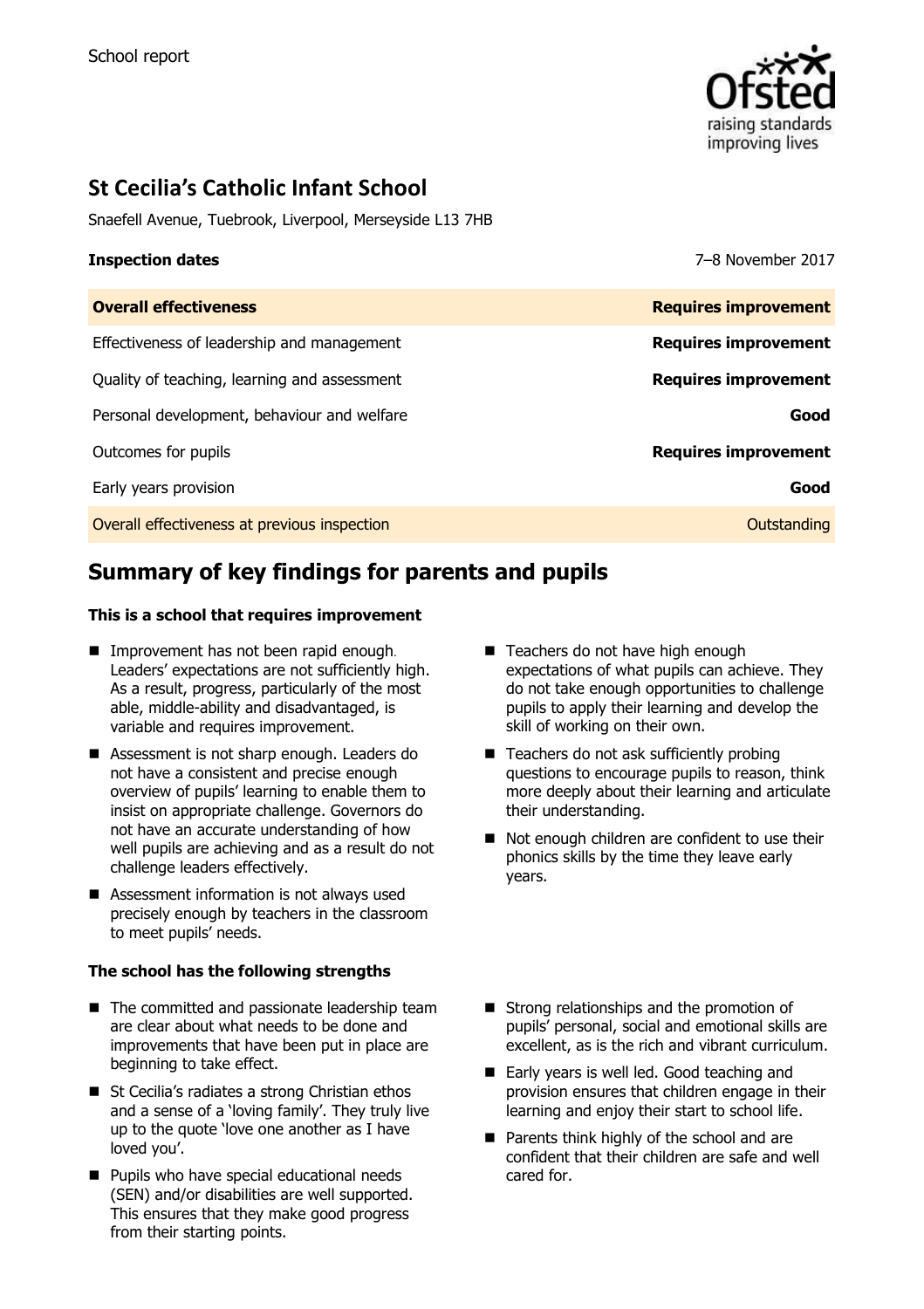

# **Full report**

# **What does the school need to do to improve further?**

- $\blacksquare$  Improve the quality of teaching in order to rapidly raise the achievement of pupils, including the most able, middle-ability and disadvantaged, by ensuring that teachers:
	- raise their expectations regarding what pupils can achieve
	- provide opportunities to extend and challenge pupils
	- use assessment more precisely in lessons to match work to pupils' ability and ensure that pupils know how to improve their work so they can move on in their learning
	- offer more opportunities for pupils to apply their learning and develop their confidence to work on their own
	- are confident to ask questions of pupils to encourage them to reason and think more deeply about what they are learning and articulate their understanding.
- Improve the impact of leadership and management by making sure that:
	- the pace of improvement speeds up, so that more pupils achieve what they are capable of
	- leaders and governors insist on high expectations of achievement for all pupils
	- assessment is refined further so that leaders have a consistent, accurate overview of pupils' learning
	- governors have an accurate understanding of how pupils are achieving so they can challenge more effectively.
- In early years, ensure that as many children as possible are confident to use their phonics skills so that they make as good a start as possible in Year 1.

An external review of the school's use of pupil premium should be undertaken in order to assess how leadership and management can improve in this area.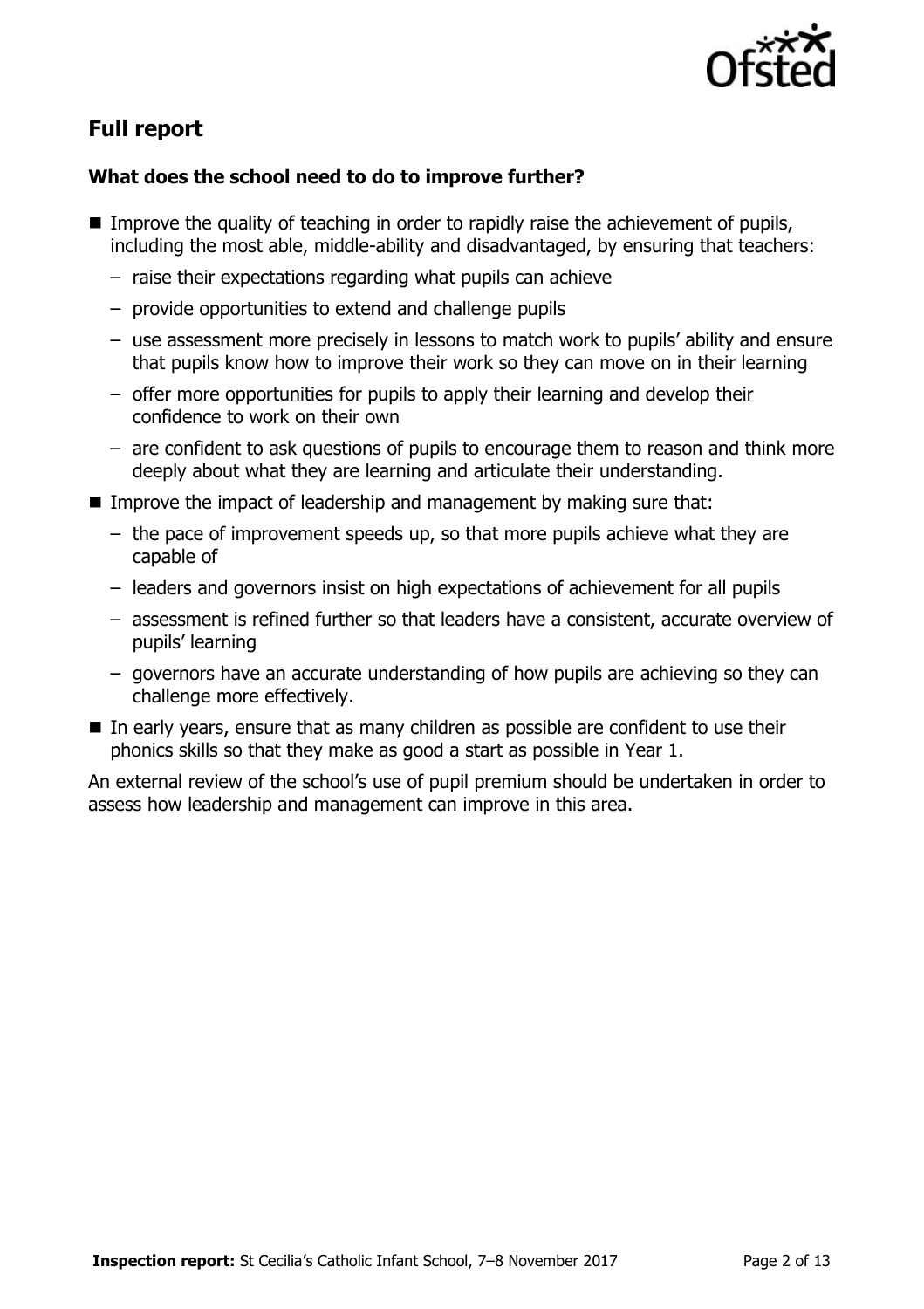

# **Inspection judgements**

## **Effectiveness of leadership and management Requires improvement**

- Leaders and governors have not ensured that the pace of improvement has been swift enough. As a result, too few pupils make good progress from their starting points.
- **E** Leaders rightly recognise the importance of the highest-quality personal development and welfare for their pupils. They also have high expectations of pupils' conduct and behaviour, which pupils rise to. However, leaders have struggled until recently to have similar high expectations of pupils' achievement or recognise what they are capable of. This is because they have found it difficult to adapt to the greater expectations set by the new national curriculum. Although measures are now in place to raise expectations and the quality of learning experiences, this has been slow to start.
- Leaders are honest in their views that the school is not as strong as it once was, but still have an overgenerous view of the school. Self-evaluation does not capture the true picture of where the school is in its development or the speed needed to address issues. However, the majority of priorities identified for improvement are accurate, and where action is taken there is a positive impact on teaching, learning and pupils' progress, for example the action that was put in place to identify pupils not on track to meet their targets.
- Leaders have now put in place an agreed system for collecting assessment information on pupils. This information is used regularly by senior leaders to discuss pupils' learning with teachers. It is also used to plan opportunities to help pupils who are struggling and need to catch up. However, there is too much information available. This has resulted in some assessments not being precise enough to support leaders or teachers in pinpointing pupils' exact learning needs, or to identify where more challenge is needed. This is particularly the case for the most able and middle-ability pupils who have the potential to make further gains.
- The use of pupil premium funding requires improvement. Funding is used in a variety of ways, particularly in supporting pupils' social and emotional well-being. It is also used to support engagement with families and to ensure that this group of pupils is given equal opportunity to access all that the school has to offer. However, it is not used effectively to ensure that disadvantaged pupils, including the most able, achieve as well as they could.
- The school is led by an experienced senior leadership team and a dedicated, passionate headteacher. They have been honest and sincere about their shortcomings. Leaders are clear about what now needs to be done and are determined to rapidly improve.
- Curriculum leaders are enthusiastic and knowledgeable about their areas of responsibility. They benefit from regular opportunities to meet with colleagues from other schools and participate in professional training. They share the learning from this to improve and develop the whole staff team. They evaluate the outcomes of their subject's action plans and regularly share these with senior leaders and governors. As a result, they make an important contribution to school improvement in their subject.
- The leadership and organisation of provision for pupils who have SEN and/or disabilities is effective. Identification of their needs is thorough and resources are of a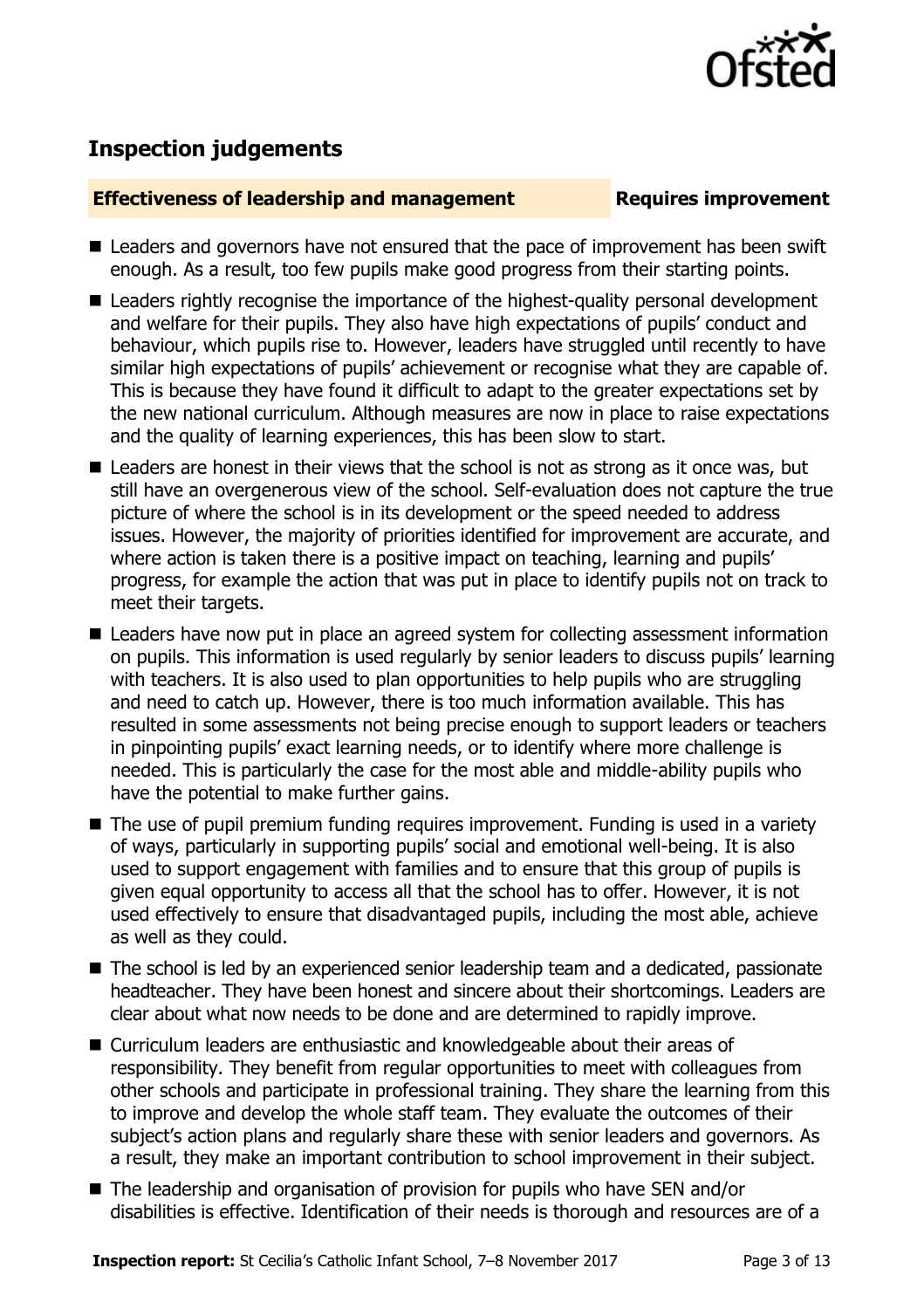

good standard. Staff have a good understanding of pupils' learning and welfare needs and every effort is made to remove any barriers to learning. This ensures that pupils make good progress. They also succeed in their personal and social development.

- The school's Christian values and school motto 'Living together, loving together and learning together' are embodied in everything that the school does. Leaders' promotion of equality and diversity has fostered pupils who are extremely caring, considerate, respectful and tolerant of each other and the wider community.
- Leaders are highly respected and have the full commitment of staff, parents and pupils. This contributes to the very positive motivation of all staff for continued improvement. Relationships between staff are very strong. Teachers are unanimous in the pride they feel working at St Cecilia's.
- The school offers a rich, broad and balanced curriculum that engages pupils and contributes to their enjoyment of learning. It covers all subjects but is particularly strong in developing personal, social, emotional, health and citizenship skills. Pupils also talk excitedly about how much they enjoy science. The curriculum is further enriched by providing real-life experiences to stimulate and excite pupils, such as school trips and visitors to the school. The school grounds are a source of great pride to pupils, who talk enthusiastically about the games they play at lunchtime, their reading hut and their go-karts. Reading, writing and mathematics are woven across the curriculum wherever possible.
- The primary school physical education (PE) and sport funding is used well. Pupils benefit from a commitment to good teaching and say how much they enjoy sport and find lessons fun. Pupils recognise the value of physical activity as a part of being healthy.
- The excellent promotion of spiritual, moral, social and cultural development means the school is a calm and very considerate environment where pupils mix happily together. Pupils are actively involved in the school community, which contributes to developing and promoting the school values. Pupils were keen to explain that as a 'school of sanctuary', 'everyone is welcome', 'we don't care who they are, we are one family'.
- Through assemblies and the curriculum, pupils learn about the wider community, respecting people from different backgrounds and with different characteristics. They raise funds for charities and learn about tolerance, democracy and the rule of law. A strength of the school is the opportunities that pupils get to discuss their rights and responsibilities. They apply these to themselves but also reflect on them when looking at current events or how people are treated around the world. Pupils are very well prepared for life in modern Britain and understand its values.
- The school is well supported by the local authority. This has been helpful to leaders in addressing priorities to improve early years and aspects of teaching and learning. Leaders' contribution to the work of the local authority is both valuable and highly respected. Leaders also work with local colleges and universities. The school plays a full part within various networks of schools. They support each other in a range of areas, for example working together to develop practice and checks with regard to assessment.

### **Governance of the school**

Governors have not been as effective as they should be at ensuring that pupils achieve as well as they could.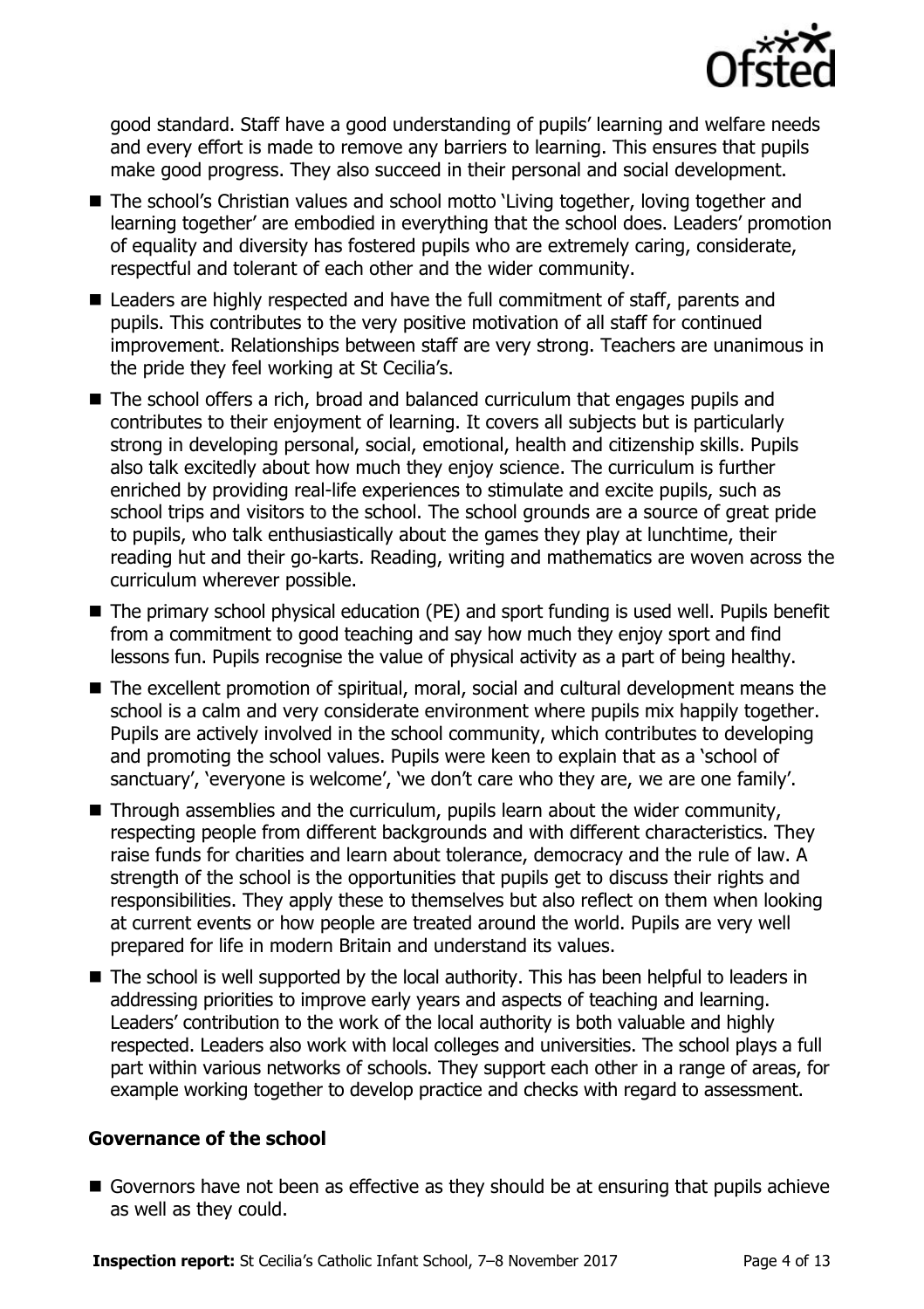

- Governors ask good-quality, challenging questions of school leaders in all areas of school life except when challenging the progress and achievement of pupils. In part, this is because the information they are given is not always accurate, precise or detailed enough for them to gain a thorough understanding of the progress that pupils are expected to and can make. As a result, school governors have not insisted on the highest academic expectations for their pupils.
- $\blacksquare$  The governing body has made sure that primary PE and sport funding is spent effectively and makes a difference for pupils. However, because disadvantaged pupils do not achieve as well as they could, they have not been effective in monitoring the impact of pupil premium funding.
- Governors offer a good range of expertise to the governing body. They are conscientious in their responsibilities and enjoy taking part and contributing to the life of the school.
- The governing body has a good understanding of performance management procedures and supports the headteacher effectively in ensuring the management of teachers' pay.
- The governing body is diligent in carrying out its responsibilities to safeguard pupils and, to this end, has appointed a safeguarding governor to oversee and monitor safeguarding and welfare-related matters.

# **Safeguarding**

- The arrangements for safeguarding are effective.
- Safeguarding is a high priority in school, as is the care and welfare of vulnerable pupils and families, who benefit from good-quality additional support. There is a clear message that safeguarding is everyone's responsibility.
- **E** Effective safeguarding and child protection systems are in place and are understood by staff. Appropriate training for staff and governors is undertaken and up to date, including that related to keeping pupils safe from radicalisation and extremism and female genital mutilation.
- There is vigilance around the care and support of vulnerable pupils. The school's inclusion team have cultivated strong, supportive relationships with parents and other agencies, which are instrumental in contributing to the safeguarding of the vulnerable pupils in their care.
- **Pupils spoken to were unanimous in their view that they felt safe in school and knew** how to keep themselves safe personally and online. Pupils feel very confident that adults will help them if needed. The overwhelming majority of parents feel that the school keeps their children safe and well looked after.

## **Quality of teaching, learning and assessment France Requires improvement**

- Teaching over time has not been effective enough to enable pupils to make rapid progress. As a result, by the end of key stage 1, many do not reach the standards that are expected for their age.
- Expectations regarding what pupils can achieve are often too low, especially for those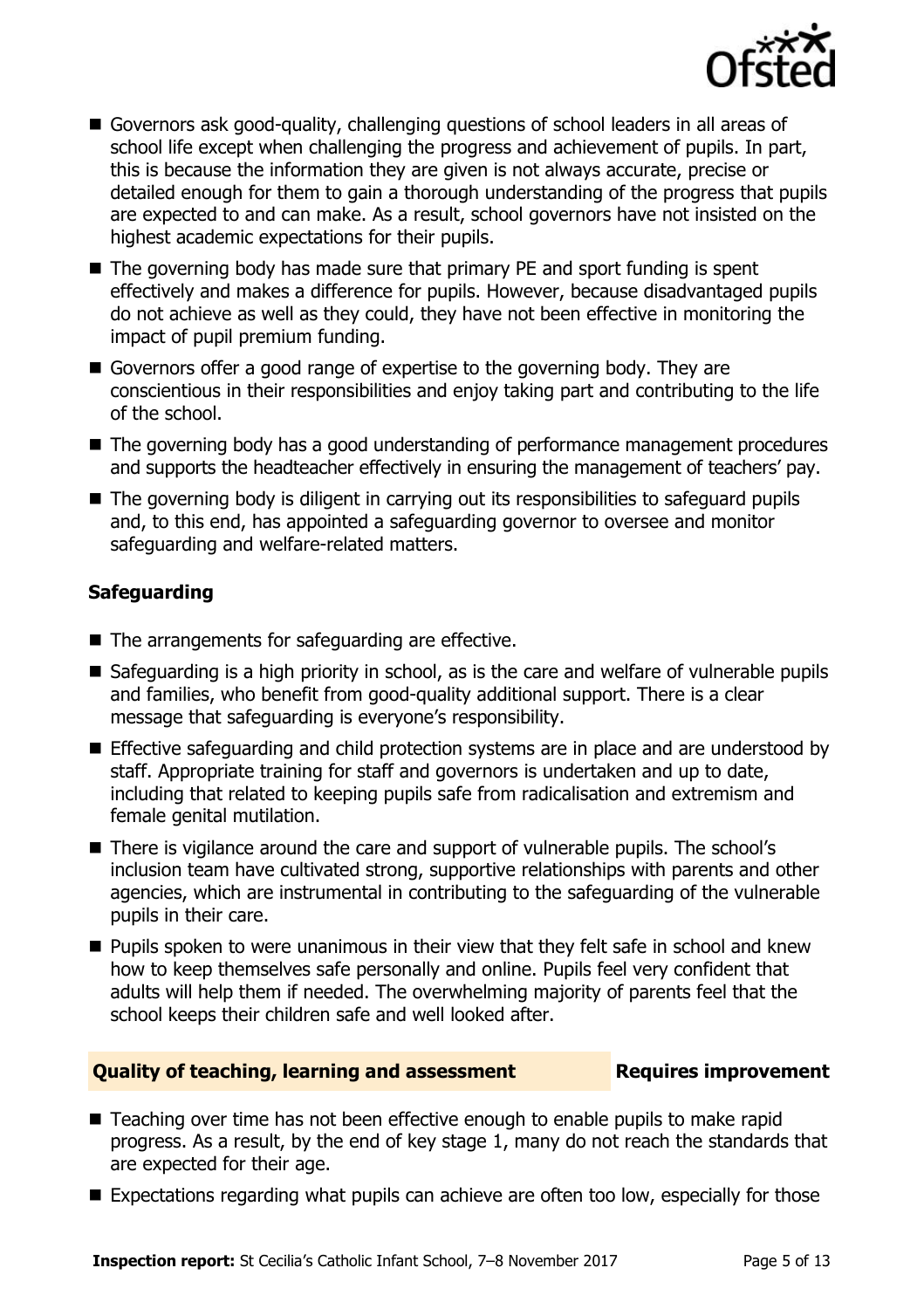

pupils who are most able or middle-ability. As a result, very few make more than expected progress for their age.

- Teachers do not always do enough to ensure that pupils are being sufficiently challenged, particularly, but not exclusively, the most able. Consequently, in some lessons pupils find work too easy. They either complete it quickly or without needing to give it much thought. A few pupils are sometimes distracted. As a result, pupils miss out on being stretched further or extended in their learning.
- Teachers' systems for assessing progress on a day-to-day basis or within a lesson are not precise enough to pick up who needs further challenge. As a result, teachers do not always provide work that meets pupils' needs.
- In too many lessons pupils are not sufficiently encouraged to apply their learning and try out independently some of the skills and knowledge they have. The feedback offered to pupils to help them do this, particularly in mathematics, lacks the detail to support them to learn from their mistakes.
- Teachers are well organised and use a range of resources. They are good at involving pupils in their learning through imaginative and well-presented activities.
- Teachers have a good subject knowledge, particularly in terms of pupils using correct vocabulary for each subject. However there is a gap in teachers' understanding of how to deepen pupils' knowledge, understanding and skills. This includes the effective use of questions to deepen and develop their thinking.
- The teaching of phonics is improving. Pupils benefit enormously from having phonics taught earlier, in Nursery and Reception. The new system for precisely tracking pupils' development of phonics skills throughout school is enabling teachers to closely monitor progress and quickly intervene when pupils are struggling.
- Relationships between staff and pupils in the school are a strength. Leaders passionately believe in fostering trusting and respectful relationships in school. This has effectively laid foundations for good learning. There is a strong sense of nurture, where pupils feel safe and secure to learn.
- For those pupils who have SEN and/or disabilities, the support they are offered is broad, targeted and good-quality. Additional support is planned effectively, resulting in these pupils making good progress. Teaching assistants make a good contribution to the progress of these pupils. This is particularly evident in the support of pupils who have challenging behaviour. In these instances, they play an important role in ensuring that the teachers' and other pupils' attention is not diverted from the focus on learning.
- **Pupils who struggle with their learning are identified well and an effective range of** learning opportunities are available to help them catch up and these pupils make rapid progress.
- The vast majority of parents who spoke to the inspector said that their children are taught well and make good progress in school.

## **Personal development, behaviour and welfare Good**

## **Personal development and welfare**

■ The school's work to promote pupils' personal development and welfare is outstanding.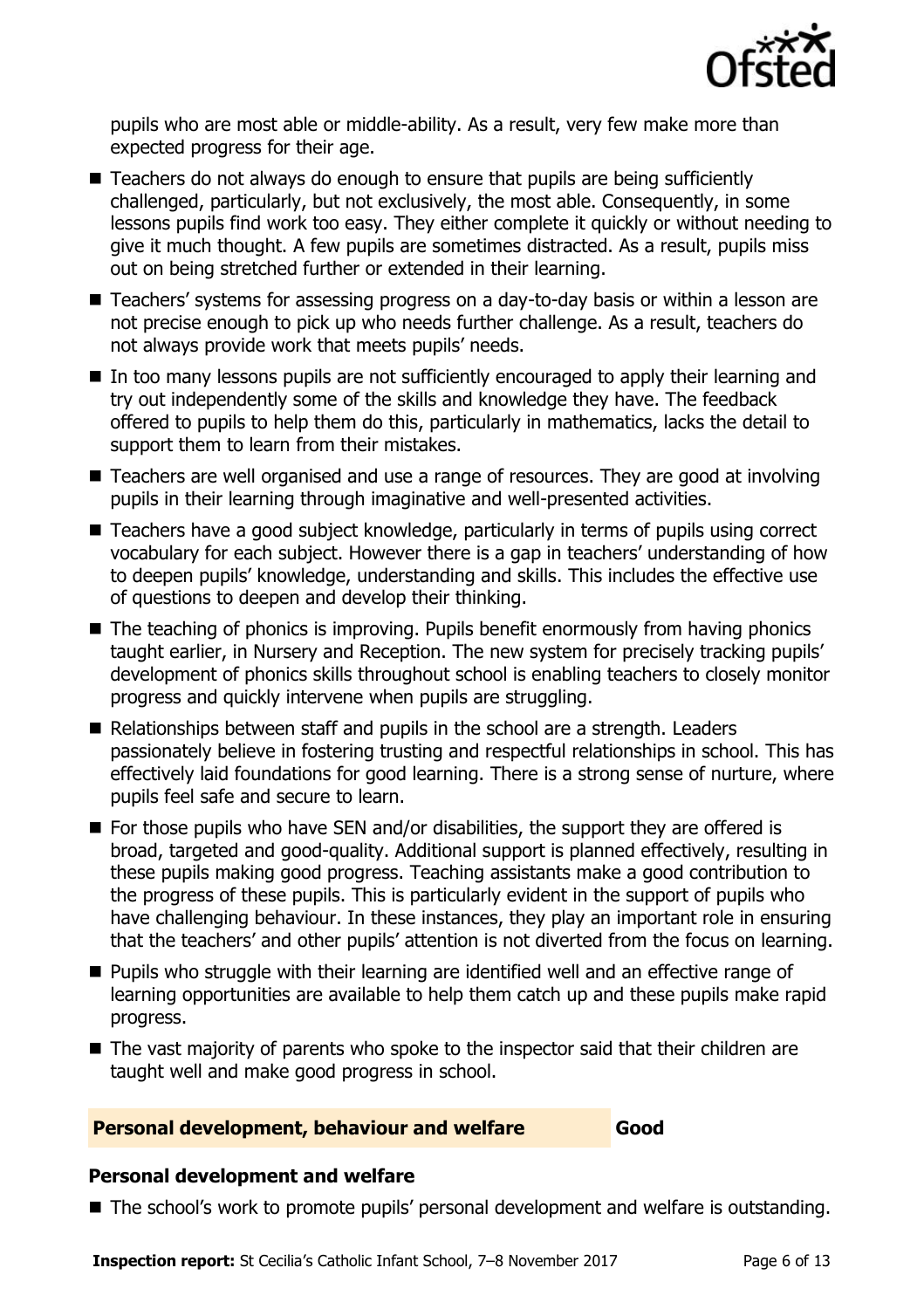

- The importance placed on pupils' personal development and welfare is central and very visible in school. It is driven by the school's strong Catholic ethos and values. Staff and governors are passionate in their responsibility to ensure that the school provides a safe, nurturing environment in which pupils thrive.
- The school offers an excellent personal, social, emotional and health curriculum that is woven into all that the school does. A very high profile is given to equipping pupils with valuable skills that promote the value and importance of well-being, respect, selfesteem and being responsible and well-balanced citizens. For example, pupils participate in philosophy. They also have learning passports that they get stamped every time they try out a new experience or develop a new interest. They are encouraged to have a voice and contribute to decisions about their school. They have opportunities to make a valuable contribution to the local community and beyond.
- Staff treat pupils with the utmost consideration and ensure that the school makes everyone feel welcome and valued. Adults constantly model respectful and caring behaviour in lessons, around school and in the way they engage with pupils. As a result, pupils behave similarly and are thoughtful and compassionate citizens.
- The overwhelming majority of parents who spoke to the inspector had nothing but praise for the school and the work of the staff. Parents said that their children were happy and well looked after. A number of parents were keen to say that their children 'loved' school and couldn't wait to come each morning. They put this down to the staff's skills at nurturing and building confidence, but also because staff go 'above and beyond' for the children.
- $\blacksquare$  The vast majority of pupils throughout key stage 1 are confident learners and are happy to talk about their learning. Pupils told inspectors how proud they were of their school and how they were well looked after by adults.
- **Pupils spoken to during the inspection were very clear about what 'unkind' behaviour** was and said that incidents were very rare. They were confident that teachers dealt with any unfriendly or negative language towards pupils quickly. All parents who spoke to the inspector said that the school deals appropriately with bullying or inappropriate behaviour and that it was very rare.

## **Behaviour**

- The behaviour of pupils is good. Pupils conduct themselves very well around school. They are polite, well-mannered, open doors for each other and adults and are keen to ask if visitors are enjoying their day. As a result, the school is a calm, orderly and purposeful place to learn.
- **Pupils are eager to participate in lessons and generally work well. There is a productive** atmosphere in classrooms, which means that most pupils have a positive attitude and visibly enjoy their learning. Occasionally, when lessons are not challenging enough, a few pupils lose concentration and interest. They become easily distracted and start to fidget. However, they are quickly brought back on task when an adult asks for their attention.
- **Pupils consider behaving well to be very important and are delighted when they are** recognised for their good conduct. As a result, they are fully aware of how to behave and the consequences of poor behaviour. They say that incidents of inappropriate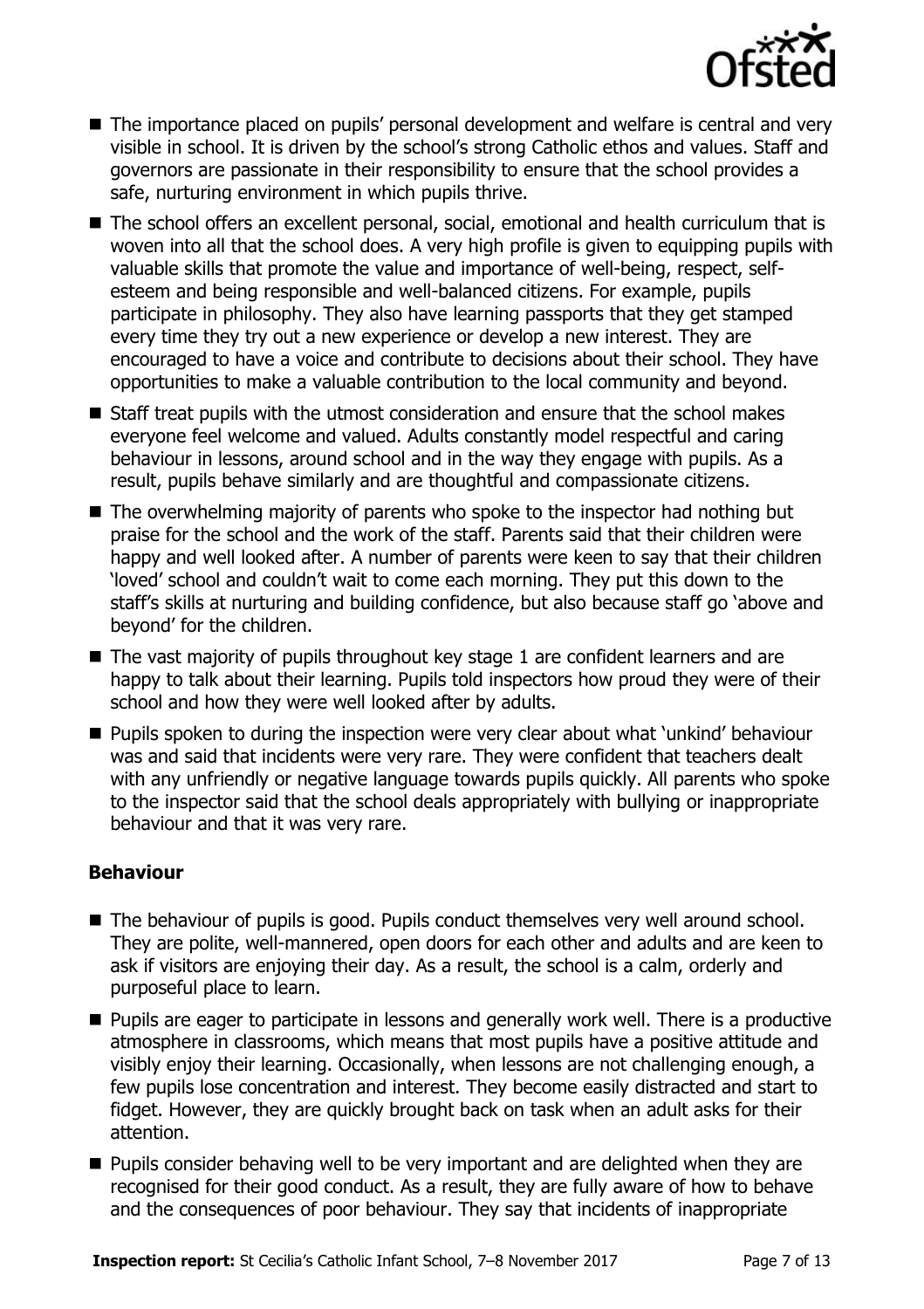

behaviour do happen but are rare, are dealt with quickly by teachers and that pupils respond sensibly.

- A number of pupils have difficulties in managing their behaviour. They are exceptionally well supported and very skilfully managed to ensure that their behaviour does not get in the way of their learning and does not distract others.
- The systems for checking absence are rigorous and conscientiously applied. Good attendance is rewarded and has a high profile in school. As a result, pupils' attendance is comparable to national averages. Pupils who are persistently absent are monitored closely. The leadership team has worked hard with this group of pupils and their parents and has had some notable successes, in terms of both increased attendance and improvements in the progress these pupils now make in their learning. The school's inclusion team, including the learning mentor, is very successful at supporting pupils and families who might be struggling. The learning mentor is extremely well respected and relationships with parents and pupils alike are excellent.

### **Outcomes for pupils Requires improvement**

- Outcomes require improvement because, despite some improvements, too few pupils make fast enough progress, especially in reading, writing and mathematics.
- The progress of the most able and the middle-ability pupils is not good enough. These pupils do not achieve well enough in any subject. This is because leaders and teachers do not have high enough expectations of what pupils can achieve and have not given enough attention to the possibility of pupils achieving at greater depth. Teachers have not used assessment effectively enough to provide pupils with sufficient challenge.
- At the end of key stage 1 in 2017, a below-average proportion of pupils reached the expected standard in reading, writing and mathematics and only a small number of pupils achieved higher than the expected standards under the new national curriculum.
- $\blacksquare$  The headteacher reports that the number of families that take up the offer of pupil premium funding is low. Consequently, there is only an average proportion of eligible disadvantaged pupils in the school. Pupil premium funding is used to reduce barriers for these pupils and give them access to all aspects of the curriculum. However, similarly to all pupils, disadvantaged pupils, including the most able, do not make as much progress as they could.
- The proportion of pupils who reach the expected standard in the national screening check for phonics at the end of Year 1 has improved year on year, but is still below the national average. However, the school is now giving considerable focus to phonic development and the impact is beginning to be evident. Adults start teaching phonics in the Nursery class. This is built on in Reception and continues to be prominent through key stage 1. Pupils hear and use phonic sounds more accurately to read words. As a result, the school's assessment records show an increase in pupils' phonic skills for their age.
- **Pupils who have SEN and/or disabilities make good progress from their starting points.** The support offered by teachers and teaching assistants is effective and ensures that pupils succeed in their learning.
- Current school assessment information suggests that progress is improving. However,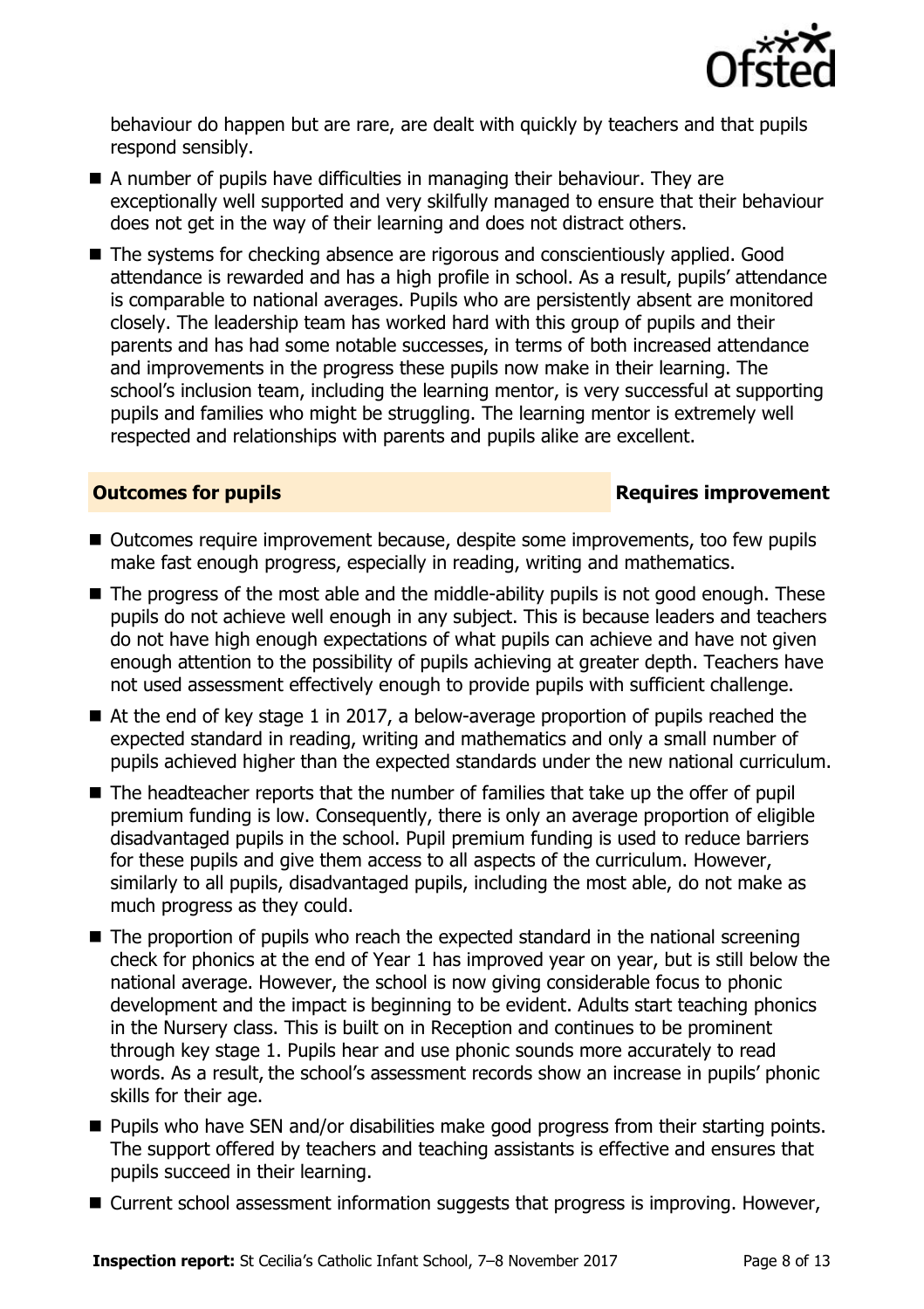

it is too soon to say whether this will have sufficient impact on outcomes for pupils by the end of the year.

### **Early years provision Good Good**

- $\blacksquare$  Many children start school with skills and knowledge below those typical for their age, and a few are well below. Their skills are particularly low in communication, reading, writing and mathematics. The good-quality provision offered to children ensures that they catch up and make good progress from their starting points.
- The improvements in provision, including the heightened focus on phonics, writing and number, are having a noticeable effect on learning. As a result, there have been improvements in the number of children achieving a good level of development. In 2017 this was much closer to children of a similar age nationally.
- Teaching is good. Adults demonstrate good subject knowledge and a thorough understanding of the children they work with. Routines are well established and there is a consistency of approach and manner across the three classes. Classrooms are organised effectively to provide children with a stimulating and varied learning environment. Activities are fun, capture the children's imagination and allow them to practise their skills. Adults are actively involved in the children's activities and play, which are often based on the theme of a story book. For example, a small group of children were using stick puppets to retell the story of 'Room on the Broom' by Julia Donaldson. The adult with them extended their learning by asking good-quality questions about what they were doing and modelling phrases and actions from the book.
- Teachers place importance on reading, writing and mathematical skills. Children have regular chances for children to write and use number. The development of language and speaking is also a high priority, along with building self-confidence. Adults spend valuable time with children to practise their letters and sounds. However, there is more to be done to increase children's confidence in their phonic skills by the time they leave Reception class. As a result, some children are not as ready as they could be to start Year 1.
- The assessment information that teachers gather on a day-to-day basis is used effectively to plan a curriculum for children that is both interesting and relevant. Adults regularly jot down notes and take photographs to document children's learning. This then contributes to teachers' assessment, tracking of children's progress and vibrant books created by adults to capture learning, activities and events through the year.
- Outdoors, children have plenty of opportunities to explore, using a range of equipment that encourages them to build, create and try out their ideas. They develop their imagination through magical areas, such as the 'fairy world', which has been lovingly created to ensure that children, whatever their ability, can immerse themselves in their learning.
- The leadership of the early years is good. There is a clear view about the strengths and weaknesses of the provision. Where actions have been taken to tackle issues, these have been successful. A focus on the importance of teamwork, sharing practice and the good-quality development of staff has ensured that adults are skilled and are confident to get the best learning from children.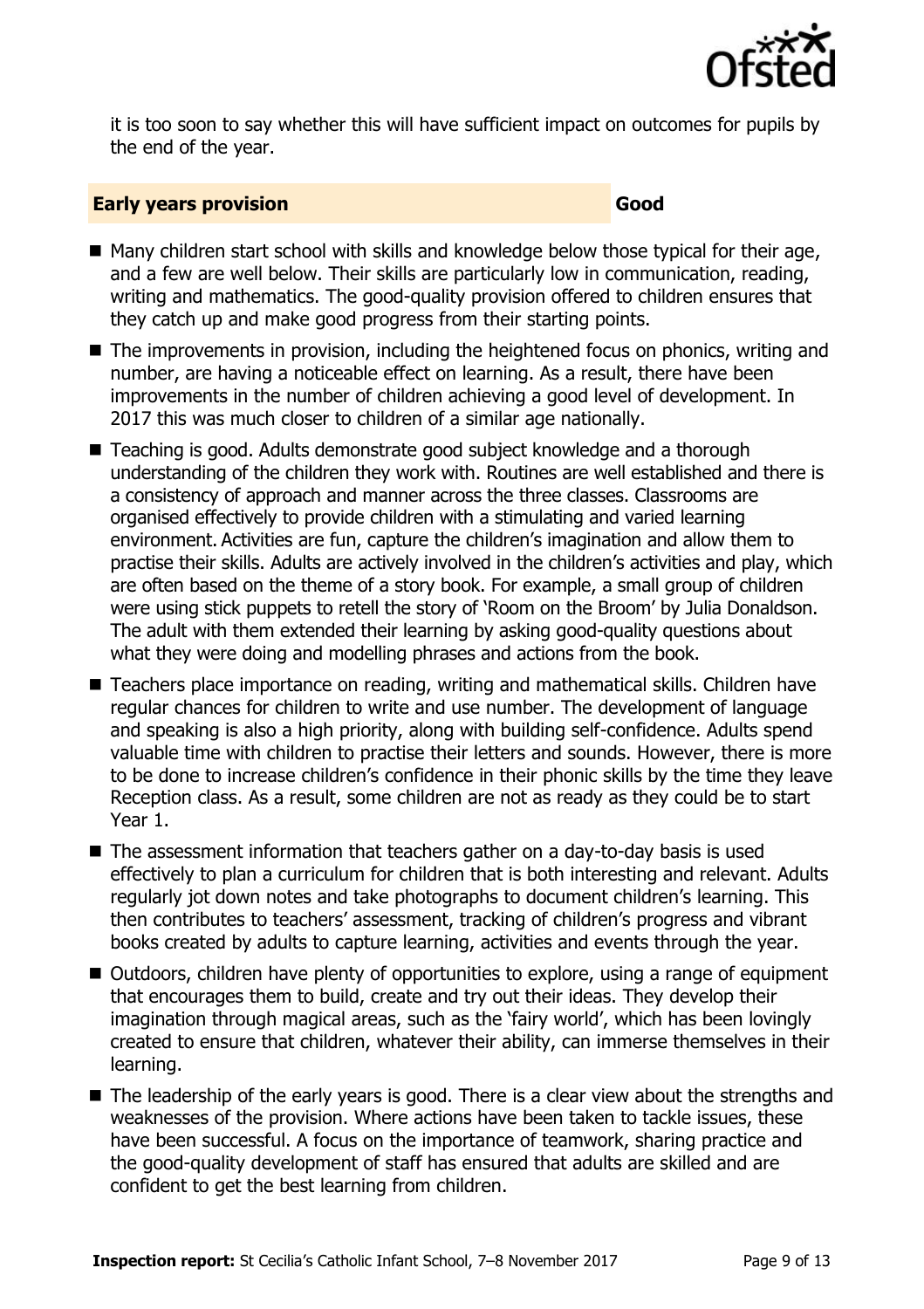

- Safeguarding is effective and risk assessments for activities and events are thorough.
- Additional funding is used to provide resources and support for disadvantaged children. Leaders have a good understanding of the impact this has on children's learning and have taken steps to ensure that these children achieve well. As a result, given their starting points, disadvantaged children make similarly good progress to that made by other children.
- Children's behaviour is good. Adults are quick to provide support to children to help them understand the importance of being polite and learning social skills such as taking turns and consideration for others. Children play and learn together well and are very motivated.
- The strong emphasis on creating a caring and nurturing environment is evident from the very positive relationships that adults have with children and children have with each other. Staff consider strong relationships with parents as being crucial to establishing future positive attitudes to school life and encouraging parents to take an interest in their child's learning. For example, parents are regularly invited to join their child in the classroom for events and opportunities to learn how best to support them. Parents feel extremely positive about how much their child enjoys school and the progress they have made. Parents describe the adults in early years as 'amazing' and how they are 'kind and approachable'.
- Adults have good-quality links with the local providers and invest time getting to know new families and prospective new children very well. This ensures a smooth transition to the Nursery class. The transition from Nursery to Reception is well organised.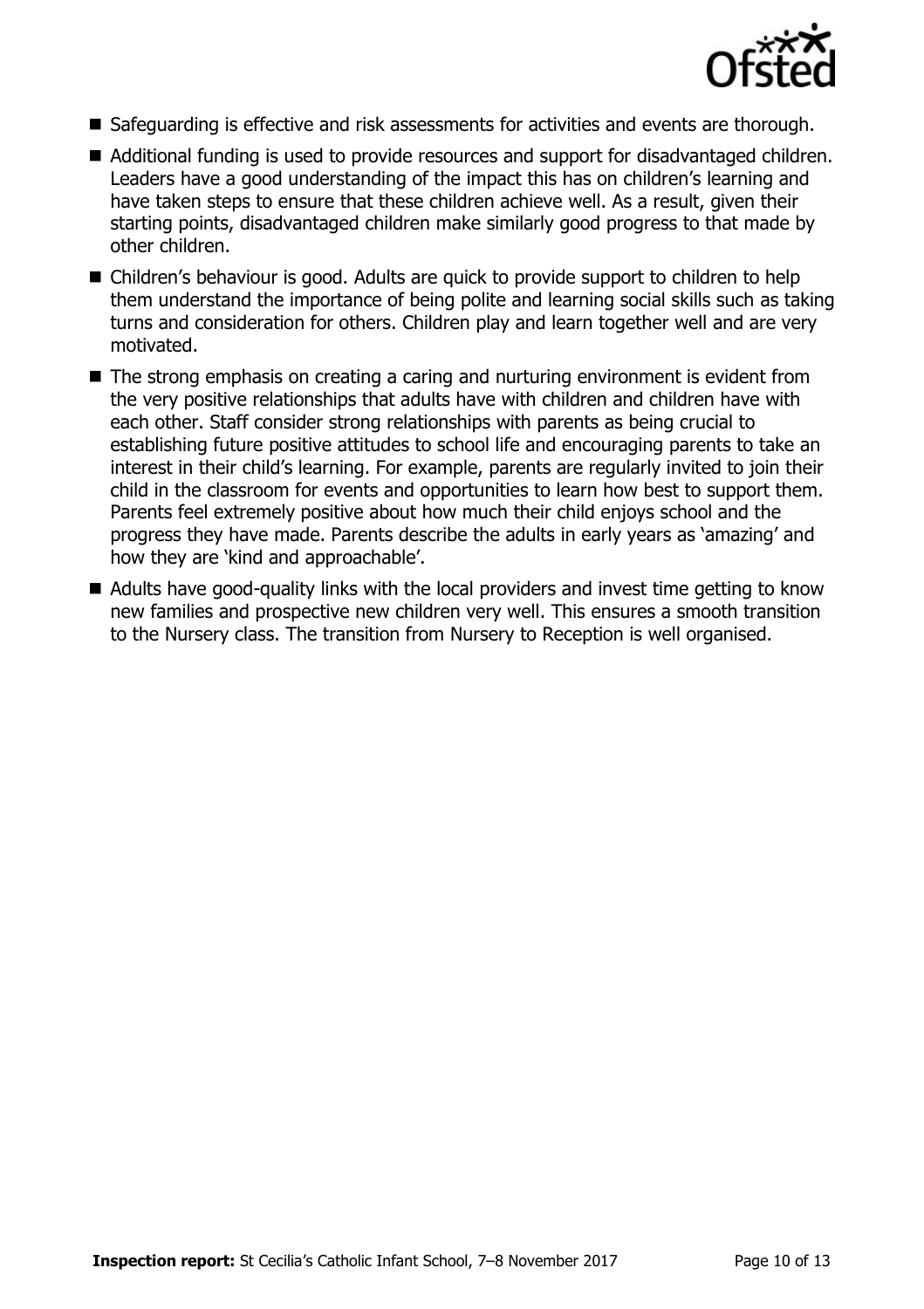

# **School details**

| Unique reference number | 104677    |
|-------------------------|-----------|
| Local authority         | Liverpool |
| Inspection number       | 10032797  |

This inspection was carried out under section 8 of the Education Act 2005. The inspection was also deemed a section 5 inspection under the same Act.

| Type of school                      | Infant                                        |  |
|-------------------------------------|-----------------------------------------------|--|
| School category                     | Voluntary aided                               |  |
| Age range of pupils                 | $3$ to $7$                                    |  |
| <b>Gender of pupils</b>             | Mixed                                         |  |
| Number of pupils on the school roll | 210                                           |  |
| Appropriate authority               | The governing body                            |  |
| Chair                               | Maria Lawrence                                |  |
| <b>Headteacher</b>                  | Elizabeth van de Waal                         |  |
| Telephone number                    | 0151 220 2153                                 |  |
| Website                             | www.stceciliasinfants.org.uk                  |  |
| <b>Email address</b>                | ceciliasi-ht@st-cecilias-inf.liverpool.sch.uk |  |
| Date of previous inspection         | 14-15 November 2006                           |  |

### **Information about this school**

- $\blacksquare$  This school is smaller than average.
- The very large majority of pupils are of White British heritage.
- The proportion of identified disadvantaged pupils is around the national average. However, the school is situated within an area which experiences a high level of social and economic deprivation.
- The proportion of pupils who have SEN and/or disabilities is broadly average.
- The school holds a number of awards, including Basic Skills Quality Mark, Inclusion Charter Mark and School of Sanctuary Award.
- The school meets requirements on the publication of specified information on its website.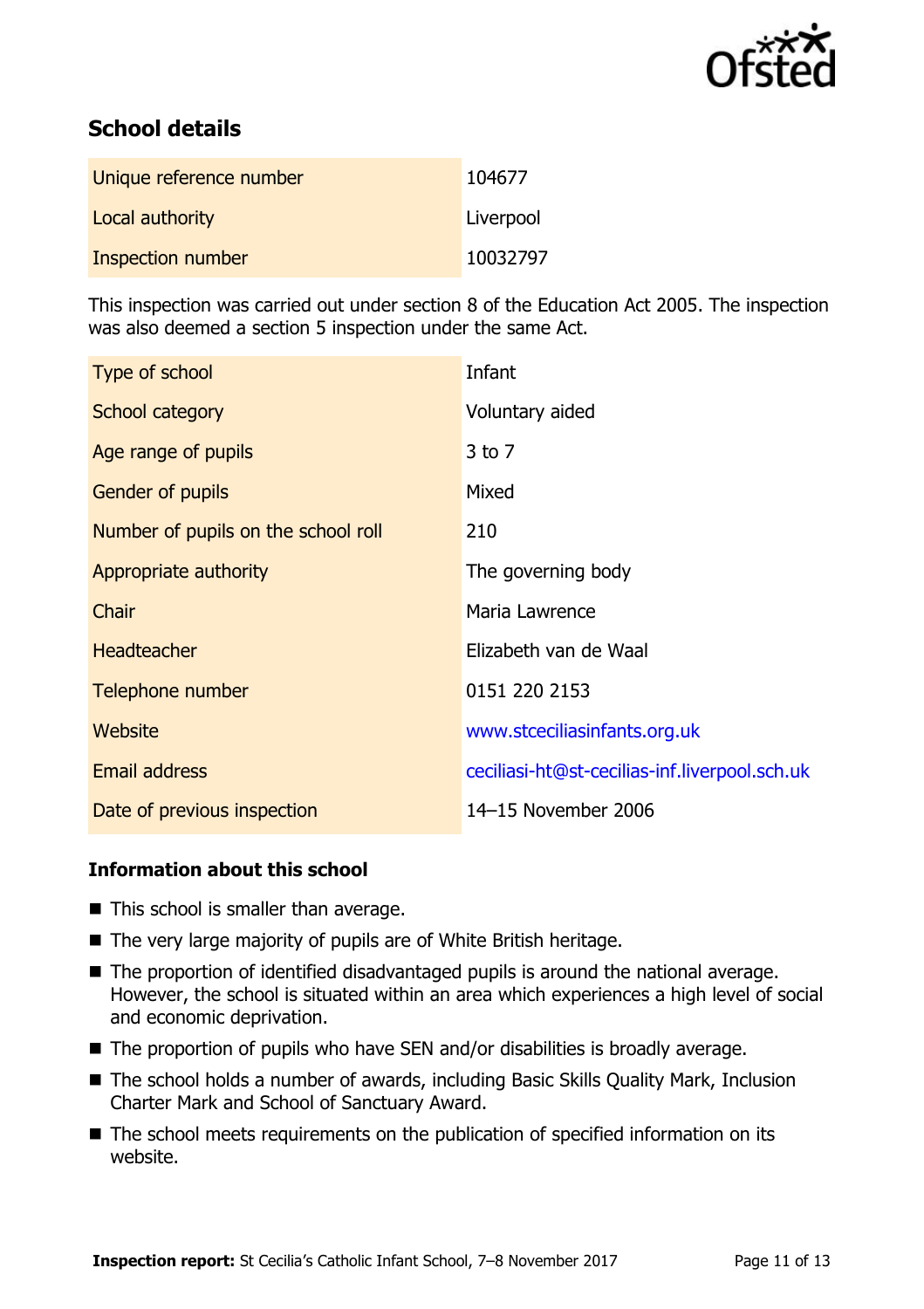

# **Information about this inspection**

- Inspectors observed learning in all classes. They observed pupils' behaviour in classrooms and assessed the school's promotion of pupils' spiritual, moral, social and /cultural development. They also observed pupils at playtime and during lunchtimes.
- The inspectors looked at the work in pupils' books, including the books of children in the early years.
- An inspector listened to a small number of pupils read.
- Inspectors held meetings with the headteacher, the deputy headteacher and SEN coordinator, the assistant headteacher and the early years leader. They also met with the colleagues responsible for safeguarding and attendance, and a group of middle leaders.
- The inspector met with three members of the governing body, including the chair. A meeting was also held with a representative of the local authority and the archdiocese.
- A group of pupils discussed their opinions about the school and their learning with an inspector and inspectors also spoke informally with pupils at playtimes and around school.
- An inspector talked briefly with a number of parents before school.
- The inspectors observed the school's work and looked at a number of documents, including: information on pupils' attainment and progress; the school's evaluation of its own performance and its development plan; records of checks on the quality of teaching; and the school's curriculum planning documents. Behaviour and attendance records and information relating to safeguarding were also scrutinised.

### **Inspection team**

| Sue Eastwood, lead inspector | Her Majesty's Inspector |
|------------------------------|-------------------------|
| Maggie Parker                | Ofsted Inspector        |
| David Blackburne             | <b>Ofsted Inspector</b> |